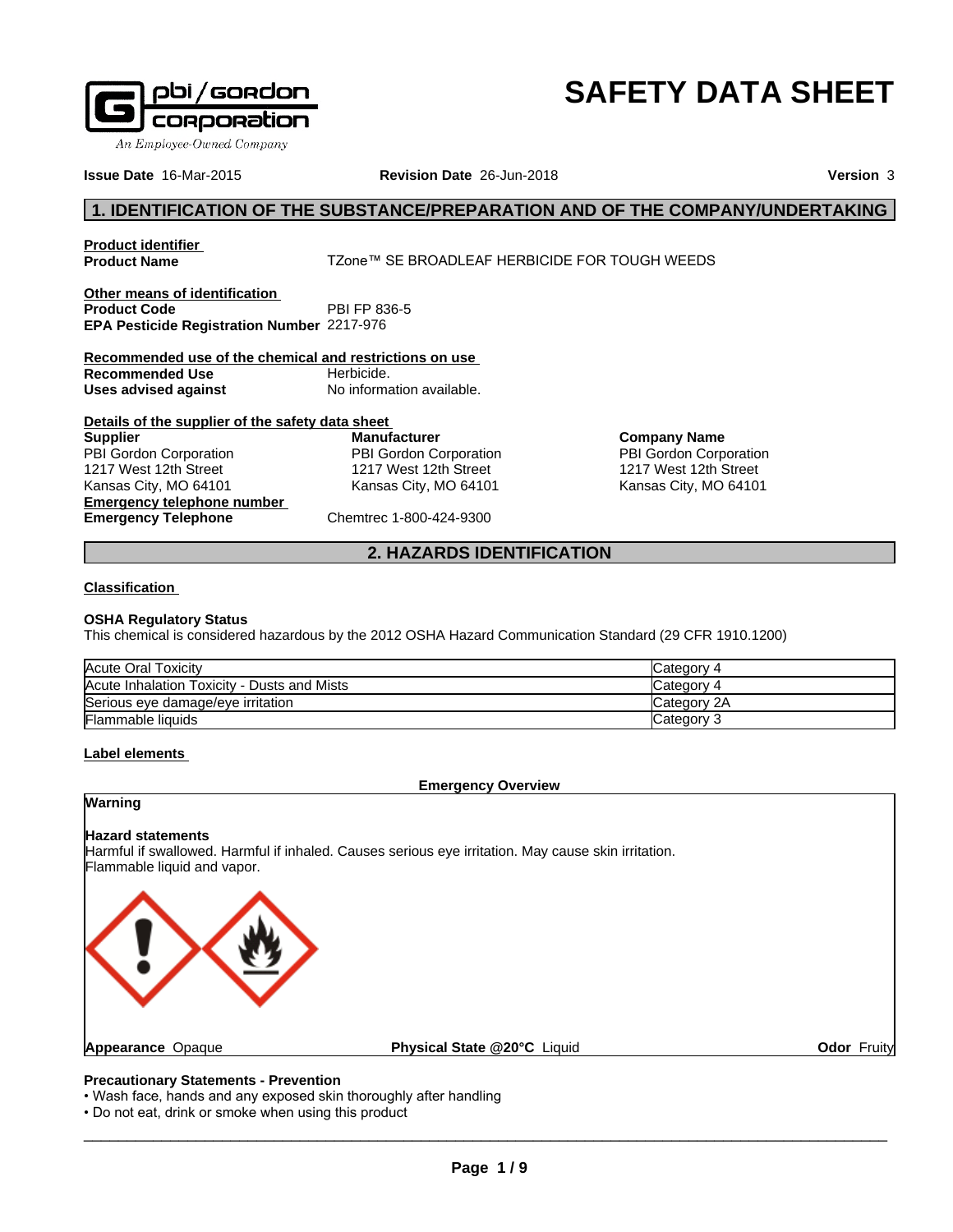- Avoid breathing dust/fume/gas/mist/vapors/spray
- Use only outdoors or in a well-ventilated area
- Contaminated work clothing should not be allowed out of the workplace
- Keep away from heat/sparks/open flames/hot surfaces. No smoking
- Keep container tightly closed
- Wear protective gloves/protective clothing/eye protection/face protection

# **Precautionary Statements - Response**

- IF IN EYES: Rinse cautiously with water for several minutes. Remove contact lenses, if present and easy to do. Continue rinsing
- If eye irritation persists: Get medical advice/attention
- If skin irritation or rash occurs: Get medical advice/attention
- Wash contaminated clothing before reuse
- IF ON SKIN (or hair): Remove/Take off immediately all contaminated clothing. Rinse skin with water/shower
- IF INHALED: Remove victim to fresh air and keep at rest in a position comfortable for breathing
- Call a POISON CENTER or doctor/physician if you feel unwell
- IF SWALLOWED: Call a POISON CENTER or doctor/physician if you feel unwell
- Rinse mouth

# **Precautionary Statements - Storage**

• Store in a well-ventilated place. Keep cool

# **Precautionary Statements - Disposal**

• Dispose of contents/container to an approved waste disposal plant

# **Hazards not otherwise classified (HNOC)**

Have the product label with you when calling a poison control center or doctor or going in for treatment. You may also contact 1-877-800-5556 for emergency medical treatment advice.

The low flash point of this product is due to a minor component in the mixture. Based on independent laboratory testing of similar products, this product would not sustain combustion as specified in DOT Regulation 49 CFR 173 Appendix H; however OSHA HCS 2012 flammable classifications are solely based on tested mixture flash points and boiling points.

#### **Other Information**

# **3. COMPOSITION/INFORMATION ON INGREDIENTS**

| <b>Chemical Name</b>          | <b>CAS. Number</b> | Weight %  |
|-------------------------------|--------------------|-----------|
| 2,4-D, 2-ethylhexyl ester     | 1928-43-4          | 29.32     |
| Triclopyr 2-butoxyethyl ester | 64700-56-7         | 7.72      |
| <b>Dicamba</b>                | 1918-00-9          | 2.22      |
| Sulfentrazone                 | 122836-35-5        | 0.66      |
| Trade Secret                  | Proprietary        | $0 - 10*$ |

\* The exact percentage (concentration) ofcomposition has been withheld as a trade secret

# **4. FIRST AID MEASURES**

#### **First aid measures**

| <b>General advice</b> | In case of accident or unwellness, seek medical advice immediately (show directions for<br>use or safety data sheet if possible). If symptoms persist, call a physician.                                                |
|-----------------------|-------------------------------------------------------------------------------------------------------------------------------------------------------------------------------------------------------------------------|
| Eye contact           | Immediately flush with plenty of water. After initial flushing, remove any contact lenses and<br>continue flushing for at least 15 minutes. Keep eye wide open while rinsing. If symptoms<br>persist, call a physician. |
| <b>Skin Contact</b>   | Wash off immediately with soap and plenty of water while removing all contaminated<br>clothes and shoes. If skin irritation persists, call a physician.                                                                 |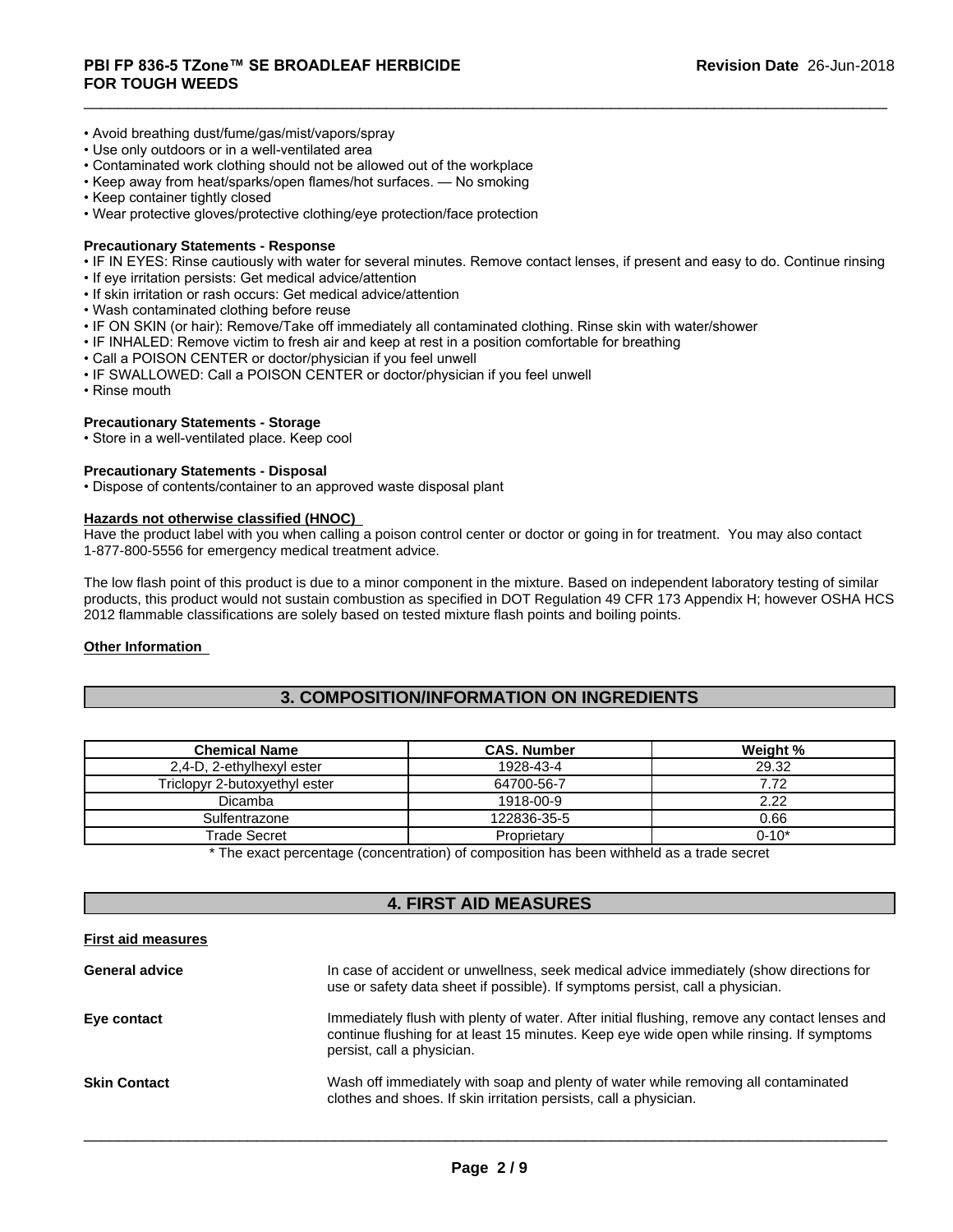| <b>Inhalation</b>                                           | Move to fresh air in case of accidental inhalation of vapors or decomposition products. If<br>breathing is irregular or stopped, administer artificial respiration. Avoid direct contact with<br>skin. Use barrier to give mouth-to-mouth resuscitation. If symptoms persist, call a physician. |
|-------------------------------------------------------------|-------------------------------------------------------------------------------------------------------------------------------------------------------------------------------------------------------------------------------------------------------------------------------------------------|
| Ingestion                                                   | Do NOT induce vomiting. Never give anything by mouth to an unconscious person. Call a<br>physician immediately.                                                                                                                                                                                 |
| Self-protection of the first aider                          | Use personal protective equipment as required.                                                                                                                                                                                                                                                  |
| Most important symptoms and effects, both acute and delayed |                                                                                                                                                                                                                                                                                                 |
| <b>Symptoms</b>                                             | No information available.                                                                                                                                                                                                                                                                       |
|                                                             | Indication of any immediate medical attention and special treatment needed                                                                                                                                                                                                                      |
|                                                             |                                                                                                                                                                                                                                                                                                 |

**Note to physicians** Treat symptomatically.

# **5. FIRE-FIGHTING MEASURES**

#### **Suitable extinguishing media**

Use. Dry chemical. Carbon dioxide (CO2). Water spray (fog). Alcohol resistant foam.

#### **Specific hazards arising from the chemical**

In the event of fire and/or explosion do not breathe fumes. Thermal decomposition can lead to release of irritating and toxic gases and vapors.

#### **Explosion data**

**Sensitivity to Mechanical Impact** None.

**Sensitivity to Static Discharge** None.

#### **Protective equipment and precautions for firefighters**

As in any fire, wear self-contained breathing apparatus pressure-demand, MSHA/NIOSH (approved or equivalent) and full protective gear.

# **6. ACCIDENTAL RELEASE MEASURES**

# **Personal precautions, protective equipment and emergency procedures**

| <b>Personal precautions</b>                          | Evacuate personnel to safe areas. Ensure adequate ventilation, especially in confined<br>areas. Use personal protective equipment as required. Keep people away from and upwind<br>of spill/leak.                 |
|------------------------------------------------------|-------------------------------------------------------------------------------------------------------------------------------------------------------------------------------------------------------------------|
| <b>Environmental precautions</b>                     |                                                                                                                                                                                                                   |
| <b>Environmental precautions</b>                     | Prevent further leakage or spillage if safe to do so. Prevent product from entering drains. Do<br>not flush into surface water or sanitary sewer system. See Section 12 for additional<br>ecological information. |
| Methods and material for containment and cleaning up |                                                                                                                                                                                                                   |
|                                                      |                                                                                                                                                                                                                   |
| <b>Methods for containment</b>                       | Prevent further leakage or spillage if safe to do so.                                                                                                                                                             |

# **7. HANDLING AND STORAGE**

# **Precautions for safe handling**

**Advice on safe handling** Ensure adequate ventilation, especially in confined areas. Take precautionary measures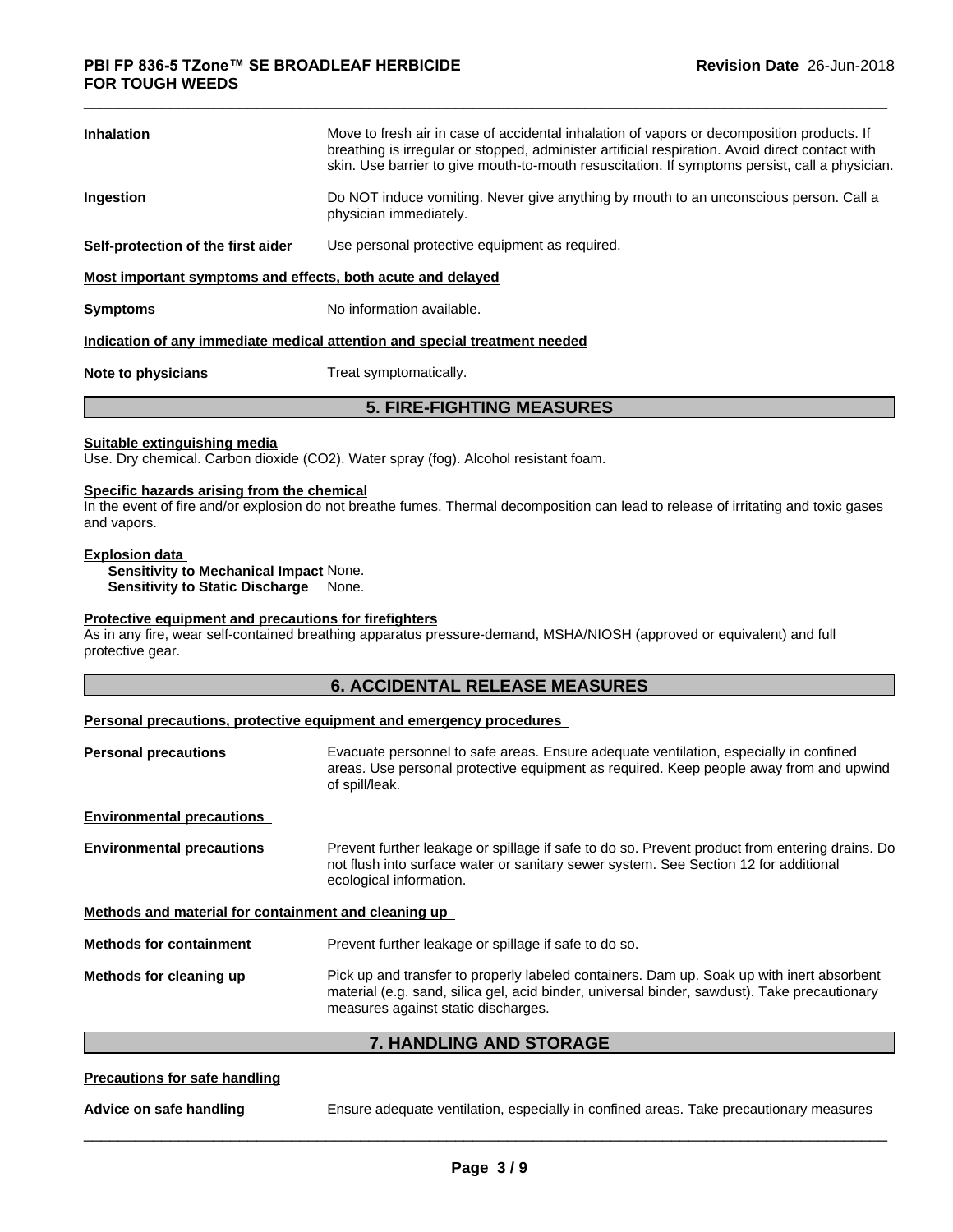against static discharges. Use with local exhaust ventilation. Use personal protective equipment as required.Do not breathe dust/fume/gas/mist/vapors/spray. Keep away from heat/sparks/open flames/hot surfaces. — No smoking.

# **Conditions for safe storage, including any incompatibilities**

| <b>Storage Conditions</b> | Keep in properly labeled containers. Keep containers tightly closed in a cool, well-ventilated<br>place. Keep away from heat. Keep from freezing. |
|---------------------------|---------------------------------------------------------------------------------------------------------------------------------------------------|
| Incompatible materials    | Corrosive materials. Oxidizing agents.                                                                                                            |

# **8. EXPOSURE CONTROLS/PERSONAL PROTECTION**

# **Control parameters**

#### **Exposure Guidelines**

| <b>Chemical Name</b>                    | ACGIH<br>1 L V                                       | <b>OSHA PEL</b>                 | <b>NIOSH IDLP</b>                                  |
|-----------------------------------------|------------------------------------------------------|---------------------------------|----------------------------------------------------|
| 2-ethylhexyl ester<br>. '∸4. ∠<br>∸∟. ∟ | TWA:<br>$10 \text{ ma/m}^3$<br>↑inhalable fraction l | TWA:<br>$10 \; \mathrm{ma/m^3}$ | IDL<br><b>TWA: 10</b><br>.100<br>100 ma/mª.<br>. . |
| 1928-43-4                               |                                                      |                                 | ma/m                                               |

*NIOSH IDLH Immediately Dangerous to Life or Health*

**Other Information** Vacated limits revoked by the Court of Appeals decision in AFL-CIO v.OSHA, 965 F.2d 962 (11th Cir., 1992).

#### **Appropriate engineering controls**

**Engineering Controls** Local and General Ventilation.

#### **Individual protection measures, such as personal protective equipment**

| <b>Eye/face protection</b>            | Tight sealing safety goggles. Face protection shield.                                                                                                                                                                                                                                                                            |
|---------------------------------------|----------------------------------------------------------------------------------------------------------------------------------------------------------------------------------------------------------------------------------------------------------------------------------------------------------------------------------|
| Skin and body protection              | Wear protective gloves and protective clothing.                                                                                                                                                                                                                                                                                  |
| <b>Respiratory protection</b>         | If exposure limits are exceeded or irritation is experienced, NIOSH/MSHA approved<br>respiratory protection should be worn. Positive-pressure supplied air respirators may be<br>required for high airborne contaminant concentrations. Respiratory protection must be<br>provided in accordance with current local regulations. |
| <b>General Hygiene Considerations</b> | When using do not eat, drink or smoke. Regular cleaning of equipment, work area and<br>clothing is recommended.                                                                                                                                                                                                                  |

# **9. PHYSICAL AND CHEMICAL PROPERTIES**

# **Information on basic physical and chemical properties**

| Physical State @20°C<br>Appearance<br>Color | Liquid<br>Opaque<br>White | Odor<br><b>Odor threshold</b> | Fruity<br>No information available |
|---------------------------------------------|---------------------------|-------------------------------|------------------------------------|
| <b>Property</b>                             | Values                    | Remarks • Method              |                                    |
| рH                                          | $7.5 - 8.5$               |                               |                                    |
| Melting point/freezing point                | No information available  |                               |                                    |
| Boiling point / boiling range               | No information available  |                               |                                    |
| <b>Flash point</b>                          | 51 °C / 123 °F            | CC (closed cup)               |                                    |
| <b>Evaporation rate</b>                     | No information available  |                               |                                    |
| Flammability (solid, gas)                   | No information available  |                               |                                    |
| <b>Flammability Limit in Air</b>            |                           |                               |                                    |
| Upper flammability limit:                   | No information available  |                               |                                    |
| Lower flammability limit:                   | No information available  |                               |                                    |
| Vapor pressure                              | No information available  |                               |                                    |
|                                             |                           |                               |                                    |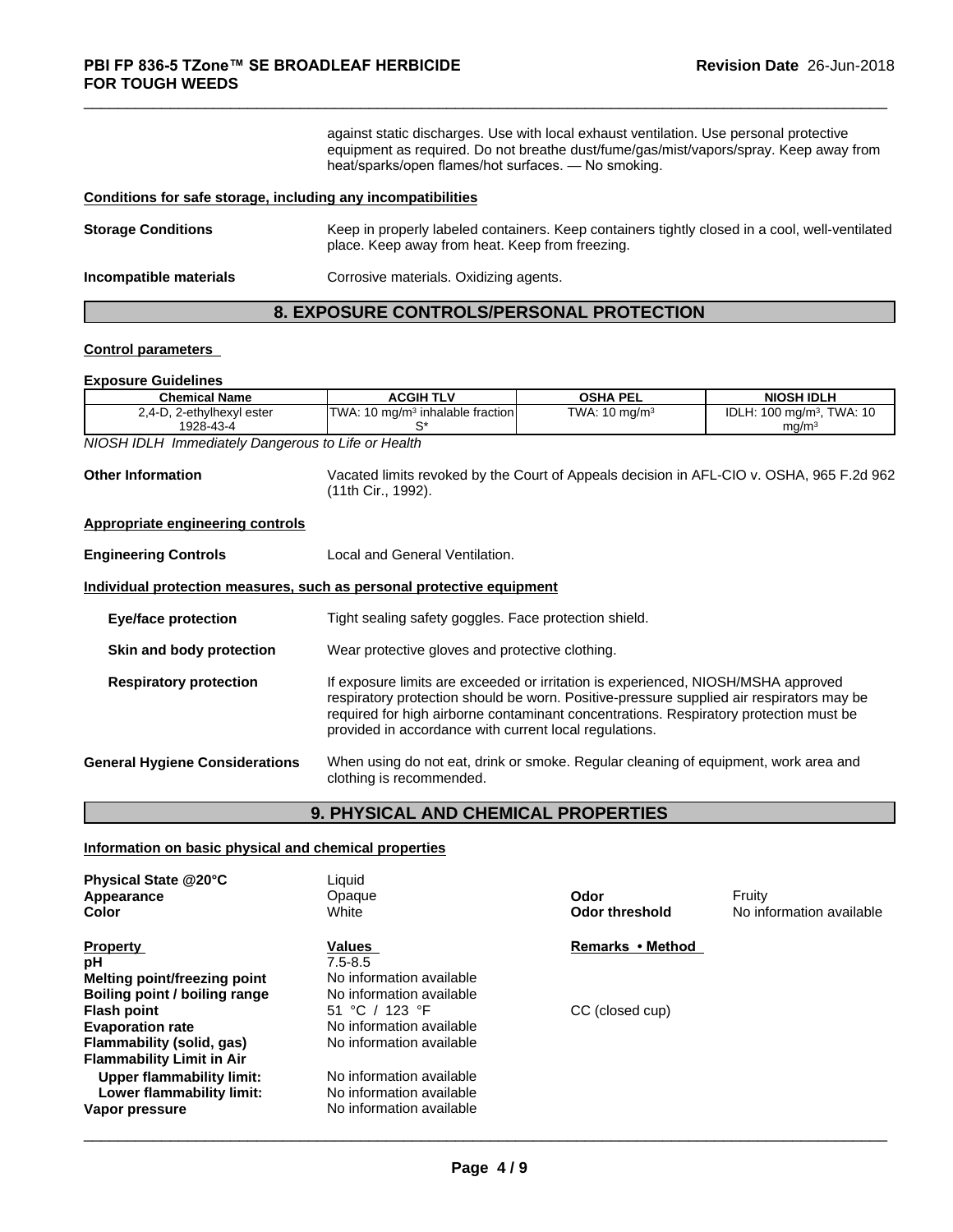| <b>Vapor density</b>             | No information available |
|----------------------------------|--------------------------|
| <b>Specific Gravity</b>          | 1.0795                   |
| <b>Water solubility</b>          | Miscible in water        |
| Solubility in other solvents     | No information available |
| <b>Partition coefficient</b>     | No information available |
| <b>Autoignition temperature</b>  | No information available |
| <b>Decomposition temperature</b> | No information available |
| <b>Oxidizing properties</b>      | No information available |

# **Other Information**

**Density VALUE** 8.963 pounds/gallon

# **10. STABILITY AND REACTIVITY**

#### **Reactivity** No data available

**Chemical stability** Stable.

# **Possibility of Hazardous Reactions**

None under normal processing.

# **Hazardous polymerization**

Will not occur.

**Conditions to avoid** Keep out of reach of children.

# **Incompatible materials**

Corrosive materials. Oxidizing agents.

# **Hazardous Decomposition Products**

Carbon oxides. Nitrogen oxides (NOx).

# **11. TOXICOLOGICAL INFORMATION**

# **Information on likely routes of exposure**

# **Product Information**

| <b>Inhalation</b>   | See "Numerical measures of toxicity-product information" in this section. |
|---------------------|---------------------------------------------------------------------------|
| Eye contact         | Minimally irritating.                                                     |
| <b>Skin Contact</b> | Substance may cause slight skin irritation.                               |
| Ingestion           | See "Numerical measures of toxicity-product information" in this section. |

| <b>Chemical Name</b>                   | LD50 Oral VALUE (mg/kg) | <b>LD50 Dermal VALUE</b>                         | <b>LC50 Inhalation (DUST) VALUE</b> |
|----------------------------------------|-------------------------|--------------------------------------------------|-------------------------------------|
| 2,4-D, 2-ethylhexyl ester<br>1928-43-4 | $=$ 300 mg/kg (Rat)     |                                                  |                                     |
| Dicamba<br>1918-00-9                   | $= 1039$ mg/kg (Rat)    | $\vert$ > 1 g/kg (Rat) > 2 g/kg (Rabbit) $\vert$ |                                     |
| Sulfentrazone<br>122836-35-5           | $>$ 2855 mg/kg (Rat)    |                                                  |                                     |
| <b>Trade Secret</b>                    | $= 1020$ mg/kg (Rat)    | $\overline{\phantom{0}}$                         |                                     |

# **Information on toxicological effects**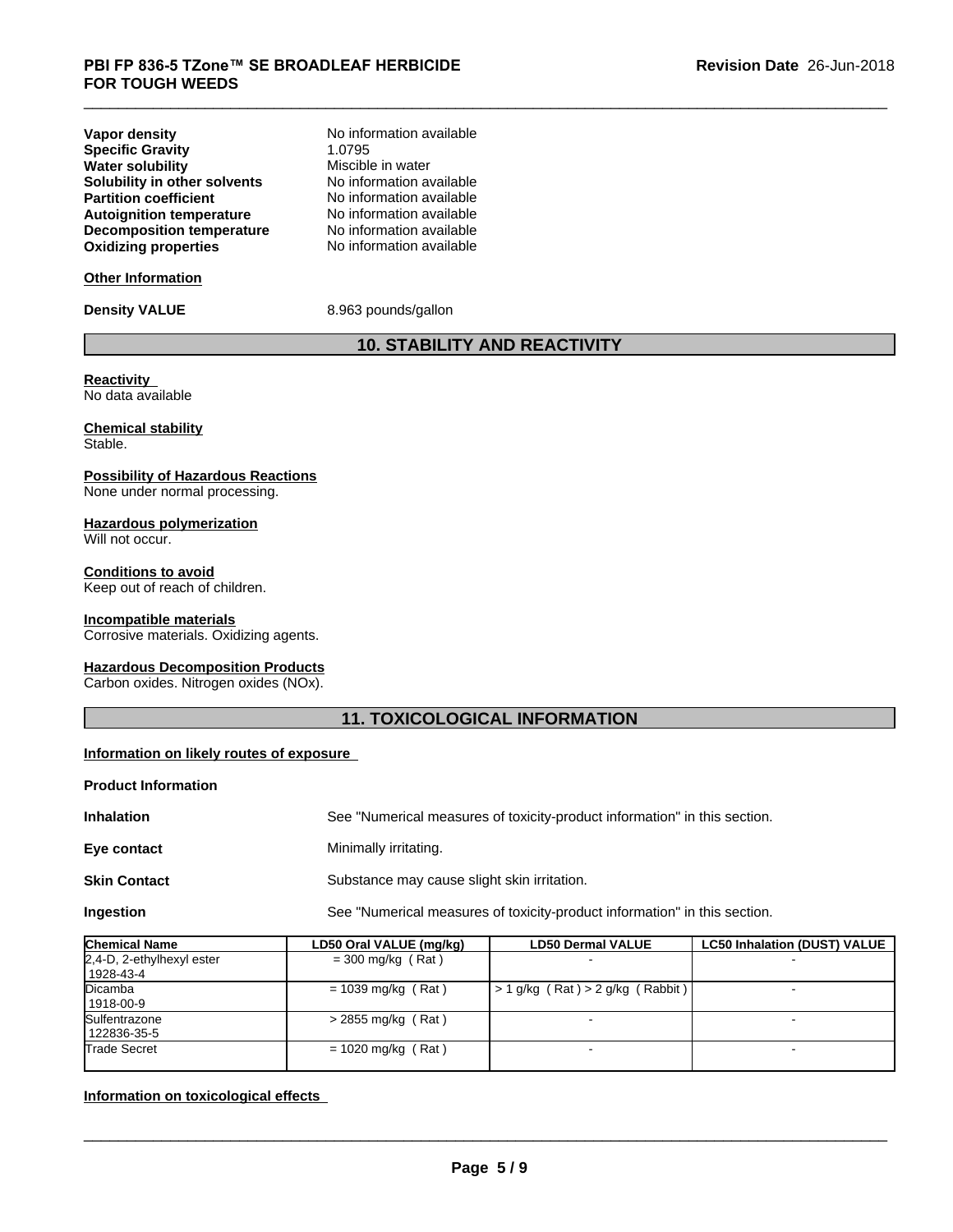**Symptoms** No information available.

#### **Delayed and immediate effects as well as chronic effects from short and long-term exposure**

**Sensitization**<br> **Sensitization**<br> **Germ cell mutagenicity**<br> **No** information available. **No information available. Carcinogenicity** The International Agency for Research on Cancer (IARC) lists chlorophenoxy herbicides in its Group 2B (limited evidence for Carcinogenicity in humans.) The US EPA has given the chlorophenoxy Herbicides 2,4-D, 2,4-DP, MCPP, and MCPA a Class D classification (not classifiable as to human carcinogenicity.) More current 2,4-D lifetime feeding studies in rats and mice did not show carcinogenic effects and a recent World Health Organization (WHO) review of 2,4-D toxicology has concluded that 2,4-D is not a carcinogen. The table below indicates whether each agency has listed any ingredient as a carcinogen.

| <b>Chemical</b><br>. .<br>∣ Name               | <b>ACGIH</b> | <b>IARC</b> | . | <b>OCUA</b><br>UJNA |
|------------------------------------------------|--------------|-------------|---|---------------------|
| $ 2, 4 - D$<br>-ethylhexyl<br>ester<br>--<br>. |              | Group 2B    |   | $\cdot$ $\cdot$     |
| $1928 - 43 - 4$                                |              |             |   |                     |

*IARC (International Agency for Research on Cancer)*

*Group 2B - Possibly Carcinogenic to Humans*

*OSHA (Occupational Safety and Health Administration of the US Department of Labor) X - Present*

| <b>Reproductive toxicity</b><br><b>STOT - single exposure</b><br><b>STOT - repeated exposure</b> | No information available.<br>No information available.<br>No information available.       |
|--------------------------------------------------------------------------------------------------|-------------------------------------------------------------------------------------------|
| <b>Chronic toxicity</b>                                                                          | Repeated contact may cause allergic reactions in very susceptible persons. Avoid repeated |
| <b>Target Organ Effects</b><br><b>Aspiration hazard</b>                                          | exposure.<br>Eyes, Respiratory system, Skin.<br>No information available.                 |

#### **Numerical measures of toxicity - Product Information**

| <b>Unknown Toxicity</b>             | 9 % of the mixture consists of ingredient(s) of unknown toxicity |
|-------------------------------------|------------------------------------------------------------------|
| LD50 Oral VALUE (mg/kg)             | 1030 mg/kg body weight                                           |
| <b>LD50 Dermal VALUE</b>            | > 5000 mg/kg body weight Rat-male Rat-female                     |
| <b>LC50 Inhalation (DUST) VALUE</b> | > 2.10 mg/L Rat-male Rat-female                                  |
|                                     |                                                                  |

**The following values are calculated based on chapter 3.1 of the GHS document ATEmix (inhalation-gas)** 54264 mg/L

# **12. ECOLOGICAL INFORMATION**

# **Ecotoxicity**

Very toxic to aquatic life with long lasting effects This pesticide is toxic to fish and aquatic invertebrates. DO NOT apply directly to water, to areas where surface water is present or to intertidal areas below the mean high water mark Drift and runoff may be hazardous to aquatic organisms in water adjacent to treated areas. DO NOT contaminate waters when disposing of equipment wash waters or rinsate

9% of the mixture consists of components(s) of unknown hazards to the aquatic environment

| <b>Chemical Name</b><br>Algae/aguatic plants |                           | Fish                       | <b>Toxicity to</b> | <b>Crustacea</b> |
|----------------------------------------------|---------------------------|----------------------------|--------------------|------------------|
|                                              |                           |                            | microorganisms     |                  |
| 2,4-D, 2-ethylhexyl ester                    | 30: 120 h                 | 6 - 8.7: 96 h Oncorhynchus |                    |                  |
| 1928-43-4                                    | Pseudokirchneriella       | mykiss mg/L LC50           |                    |                  |
|                                              | subcapitata mg/L EC50 30: | flow-through 7.8: 96 h     |                    |                  |
|                                              | 120 h Pseudokirchneriella | Oncorhynchus mykiss mg/L   |                    |                  |
|                                              | subcapitata mg/L EC50     | LC50 static 11.5: 96 h     |                    |                  |
|                                              | static                    | Lepomis macrochirus mg/L   |                    |                  |
|                                              |                           | LC50 static                |                    |                  |

# **Persistence and degradability**

No information available.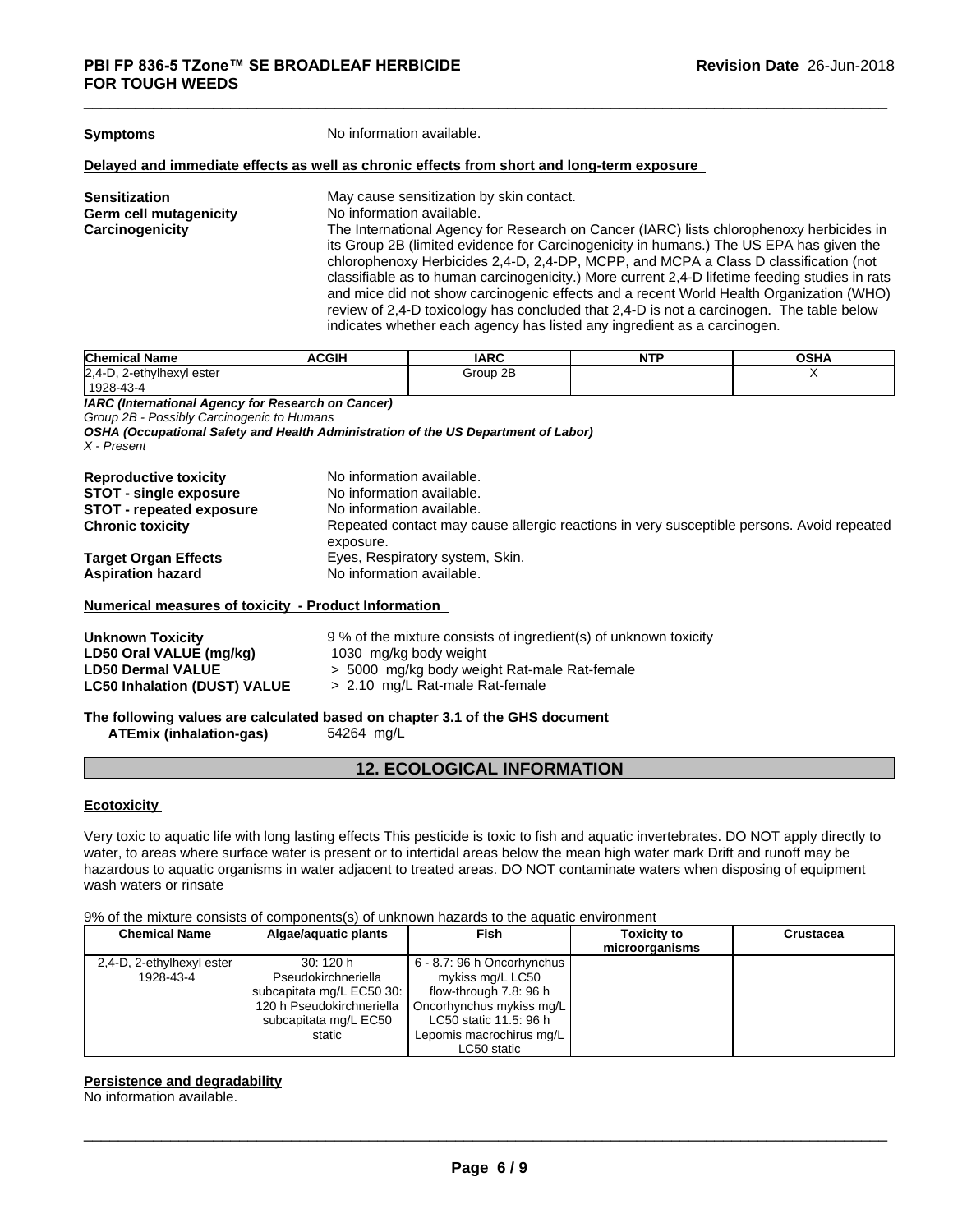# **Bioaccumulation**

No information available.

# **Other adverse effects**

No information available

| Waste treatment methods       |                                                                                                        |
|-------------------------------|--------------------------------------------------------------------------------------------------------|
| <b>Disposal of wastes</b>     | Disposal should be in accordance with applicable regional, national and local laws and<br>regulations. |
| <b>Contaminated packaging</b> | Do not reuse container, unless specified by the manufacturer.                                          |
| <b>US EPA Waste Number</b>    | D001 See Section 2: Hazards not otherwise classified (HNOC)                                            |
|                               | <b>14. TRANSPORT INFORMATION</b>                                                                       |
|                               |                                                                                                        |

**13. DISPOSAL CONSIDERATIONS**

| <b>DOT</b>                  |                                                                                                                                                                                                                                                                            |
|-----------------------------|----------------------------------------------------------------------------------------------------------------------------------------------------------------------------------------------------------------------------------------------------------------------------|
| <b>Proper Shipping Name</b> | For package sizes less than 38.05 gallons: product is non-regulated.                                                                                                                                                                                                       |
| <b>Description</b>          | For package sizes 38.05 gallons or greater: UN3082, Environmentally Hazardous<br>Substances, Liquid, N.O.S., 9, PGIII, RQ (2,4-D)<br>The following guidelines apply for domestic ground transport. If shipping by air or ocean,<br>please contact our Transportation Dept. |
|                             | PESTICIDES, NOI, INCLUDING DEFOLIANTS, FUNGICIDES, HERBICIDES, OR<br><b>INSECTICIDES</b><br>NMFC 155050-6                                                                                                                                                                  |

# **15. REGULATORY INFORMATION**

#### **U.S. EPA Label Information**

**EPA Pesticide Registration Number** 2217-976

# **Federal Insecticide, Fungicide, Rodenticide Act Regulations**

This chemical is a pesticide product registered by the Environmental Protection Agency and is subject to certain labeling requirements under federal pesticide law. These requirements differ from the classification criteria and hazard information required for safety data sheets, and for workplace labels of non-pesticide chemicals. Following is the hazard information as required on the pesticide label:

# **EPA Pesticide Label**

CAUTION

KEEP OUT OF REACH OF CHILDREN

Hazards to Human and Domestic Animals

CAUTION: Harmful if swallowed. Prolonged or frequently repeated skin contact may cause allergic reactions in some individuals. Environmental Hazards

This pesticide is toxic to fish and aquatic invertebrates. Do not apply directly to water, to areas where surface water is present, or to intertidal areas below the mean high water mark. Drift and runoff may be hazardous to aquatic organisms in water adjacent to treated areas. Do not contaminate water when disposing of equipment wash waters or rinsate. These chemicals (triclopyr, 2,4-D and dicamba) have properties and characteristics associated with chemicals detected in groundwater. The use of these chemicals in areas where soils are permeable, particularly where the water table is shallow, may result in groundwater contamination. Application around a cistern or well may result in contamination of drinking water or groundwater.

# **International Inventories**

| <b>TSCA</b>          | Not Listed |
|----------------------|------------|
| <b>DSL/NDSL</b>      | Not Listed |
| <b>EINECS/ELINCS</b> | Not Listed |
| <b>ENCS</b>          | Not Listed |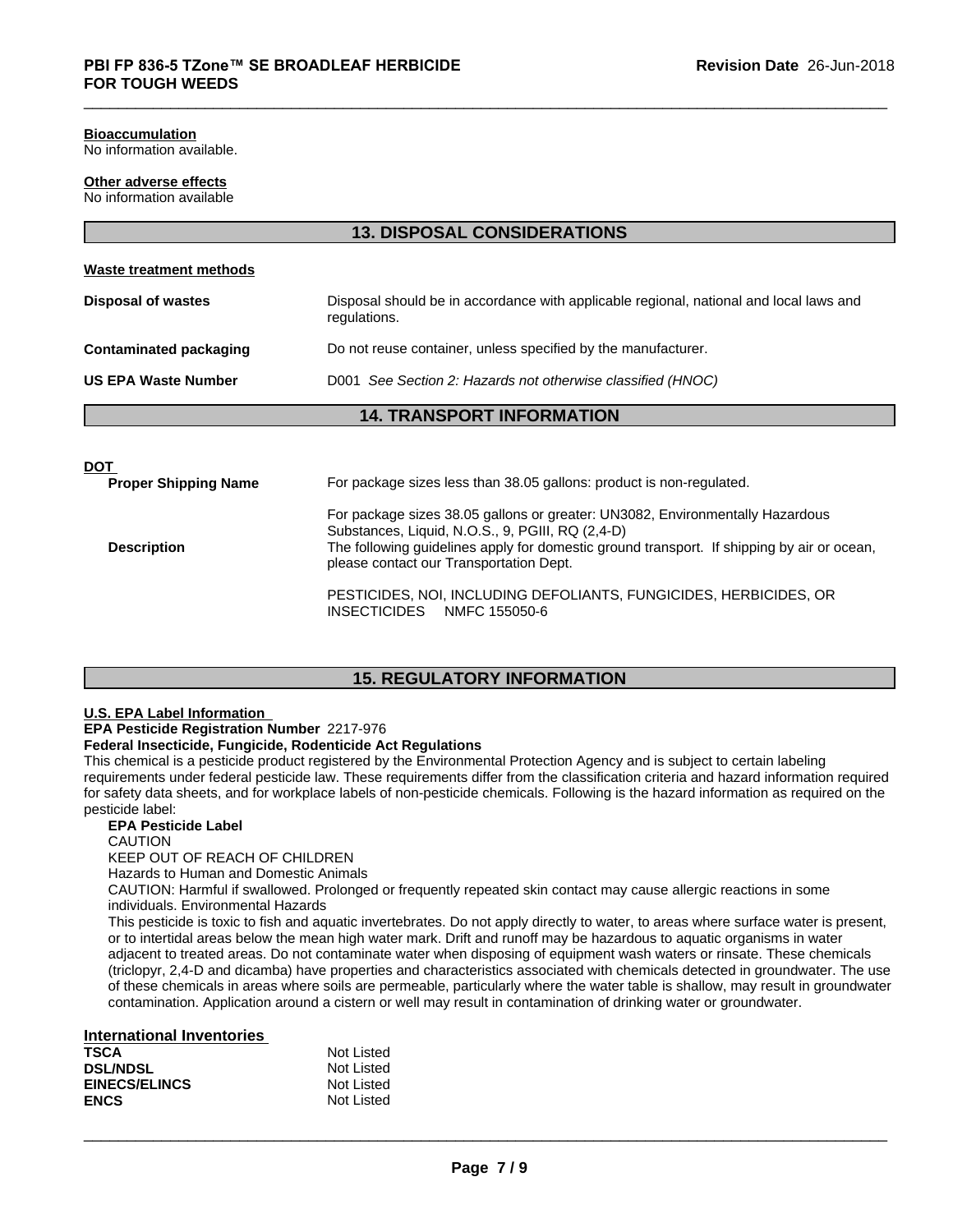| <b>IECSC</b> | Not Listed |
|--------------|------------|
| <b>KECL</b>  | Not Listed |
| <b>PICCS</b> | Not Listed |
| <b>AICS</b>  | Not Listed |

# **Legend:**

 **TSCA** - United States Toxic Substances Control Act Section 8(b) Inventory

 **DSL/NDSL** - Canadian Domestic Substances List/Non-Domestic Substances List

 **EINECS/ELINCS** - European Inventory of Existing Chemical Substances/European List of Notified Chemical Substances

 **ENCS** - Japan Existing and New Chemical Substances

 **IECSC** - China Inventory of Existing Chemical Substances

 **KECL** - Korean Existing and Evaluated Chemical Substances

 **PICCS** - Philippines Inventory of Chemicals and Chemical Substances

 **AICS** - Australian Inventory of Chemical Substances

| <b>Chemical Name</b>          | <b>TSCA</b> | <b>DSL</b> | <b>NDSL</b> | <b>EINECS</b> | <b>ELINCS</b> | <b>ENCS</b> | <b>IECSC</b> | <b>KECL</b> | <b>PICCS</b> | <b>AICS</b> |
|-------------------------------|-------------|------------|-------------|---------------|---------------|-------------|--------------|-------------|--------------|-------------|
| 2,4-D, 2-ethylhexyl ester     |             |            |             |               |               |             |              |             |              |             |
| Triclopyr 2-butoxyethyl ester |             |            |             |               |               |             |              |             |              |             |
| Dicamba                       |             |            |             |               |               |             |              |             |              |             |
| Trade Secret                  |             |            |             |               |               |             |              |             |              | $\lambda$   |

# **US Federal Regulations**

# **SARA 313**

Section 313 of Title III of the Superfund Amendments and Reauthorization Act of 1986 (SARA). This product contains a chemical or chemicals which are subject to the reporting requirements of the Act and Title 40 of the Code of Federal Regulations, Part 372

| <b>Chemical Name</b>                       | <b>SARA 313 -</b><br>- Threshold Values % |
|--------------------------------------------|-------------------------------------------|
| $-1928-43-4$<br>2,4-D, 2-ethylhexyl ester  | U.                                        |
| Triclopyr 2-butoxyethyl ester - 64700-56-7 | . . U                                     |
| $-1918-00-9$<br>Dicamba                    | 1.U                                       |

#### **SARA 311/312 Hazard Categories**

| Acute health hazard               | Yes |  |
|-----------------------------------|-----|--|
| <b>Chronic Health Hazard</b>      | No. |  |
| Fire hazard                       | Yes |  |
| Sudden release of pressure hazard | No. |  |
| <b>Reactive Hazard</b>            | No  |  |

# **CWA (Clean WaterAct)**

This product contains the following substances which are regulated pollutants pursuant to the Clean Water Act (40 CFR 122.21 and 40 CFR 122.42)

| <b>Chemical Name</b>                   | <b>CWA - Reportable</b><br>Quantities | <b>CWA - Toxic Pollutants</b> | CWA - Priority Pollutants | <b>CWA - Hazardous</b><br><b>Substances</b> |
|----------------------------------------|---------------------------------------|-------------------------------|---------------------------|---------------------------------------------|
| 2,4-D, 2-ethylhexyl ester<br>1928-43-4 | 100 lb                                |                               |                           |                                             |
| Dicamba<br>1918-00-9                   | 1000 lb                               |                               |                           |                                             |

# **CERCLA**

This material, as supplied, contains one or more substances regulated as a hazardous substance under the Comprehensive Environmental Response Compensation and Liability Act (CERCLA) (40 CFR 302)

| <b>Chemical Name</b>      | <b>Hazardous Substances RQs</b> | <b>CERCLA/SARA RQ</b> | <b>Reportable Quantity (RQ)</b> |
|---------------------------|---------------------------------|-----------------------|---------------------------------|
| 2,4-D, 2-ethylhexyl ester | 100 lb                          |                       | RQ 100 lb final RQ              |
| 1928-43-4                 |                                 |                       | RQ 45.4 kg final RQ             |
| Dicamba                   | 1000 lb                         |                       | RQ 1000 lb final RQ             |
| 1918-00-9                 |                                 |                       | RQ 454 kg final RQ              |

# **US State Regulations**

# **U.S. State Right-to-Know Regulations**